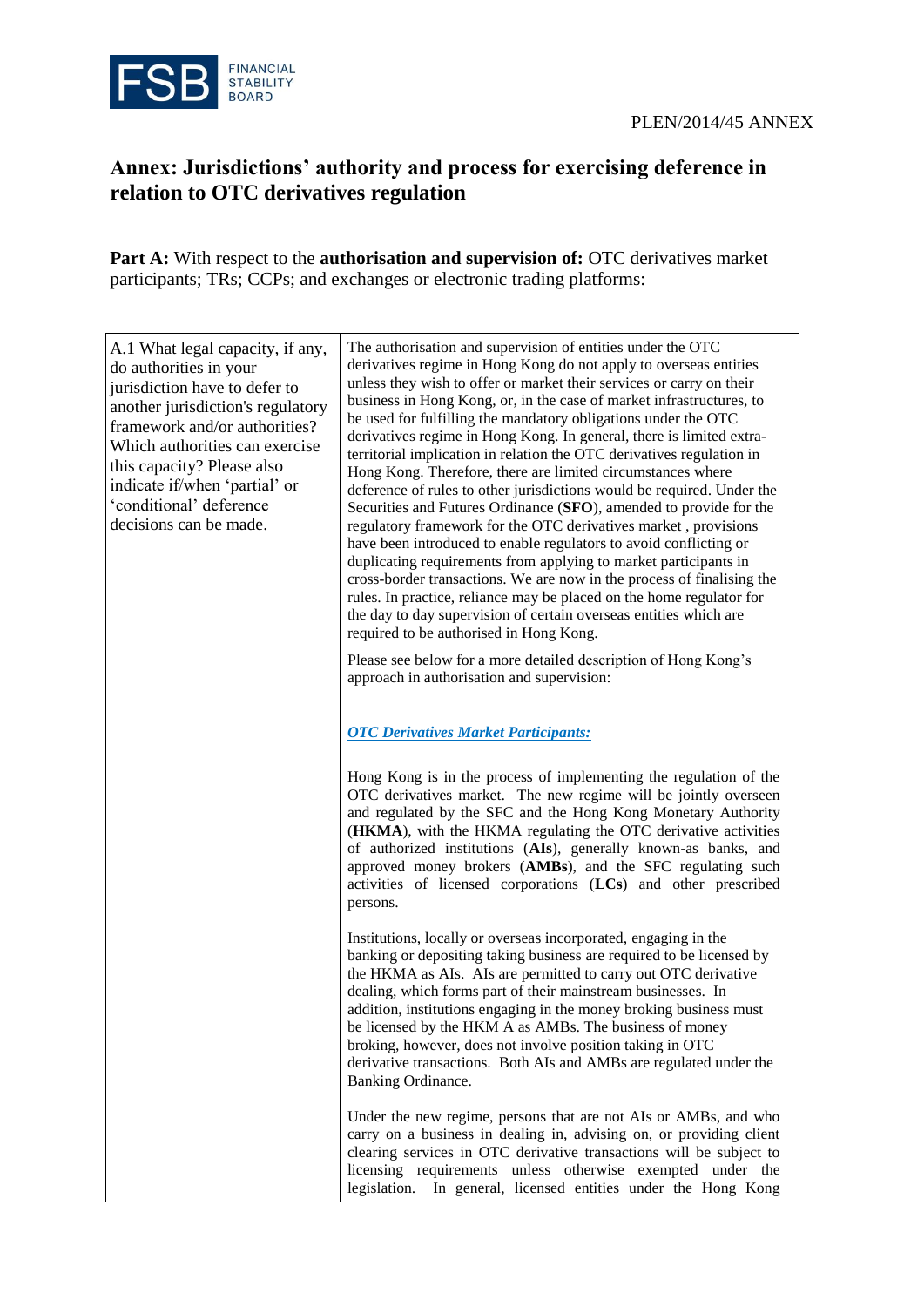licensing regime are Hong Kong incorporated companies and the SFC will be the primary regulator. Overseas entities generally will not be granted a licence in Hong Kong except in special circumstances that are permitted under the SFO. (see note below)

(Note: One such special circumstance is that the overseas entity may get a temporary licence to carry on regulated activities in Hong Kong for a limited period of time if it has been authorised to carry on such activities in another jurisdiction by an authority in the jurisdiction concerned which performs a function similar to the functions of the SFC and is empowered under the law of the jurisdiction concerned to investigate, and, where applicable, to take disciplinary action for, the conduct of such entity in Hong Kong.)

## *TRs*

With respect to TR, authorization deference is not applicable as the local trade reporting regulation only accepts reporting to the TR operated by the HKMA.

### *CCPs*

Locally incorporated CCPs will be subject to the rules and regulations set out in the SFO. As they are domestic entities and the SFC is the primary regulator, there will not be deference of rules to other jurisdiction's regulatory framework and/or authorities even if they are also licensed, registered or authorised in another jurisdiction.

An overseas CCP is not required to be authorised by the SFC in Hong Kong unless –

- a) its services are actively marketed to persons in Hong Kong; or
- b) when the mandatory clearing requirements are in place, it wishes to become a designated CCP to provide services to market participants in Hong Kong for meeting the mandatory clearing requirements in Hong Kong.

Whilst an overseas CCP that wishes to be authorised must comply with Hong Kong law, Hong Kong requirements are predominantly based on international standards, and Hong Kong relies heavily on the home regulator of the CCP for day to day supervision. Further, the authorisation of an overseas CCP is based on an assessment by the SFC that the overseas CCP is subject to regulation in its home country comparable to the regulation of CCPs in Hong Kong and consistent with international standards.

## *Exchanges or Electronic Trading Platforms*

There is no requirement for an additional licence with respect to AIs in Hong Kong who wish to provide electronic trading platform services to customers. The HKMA supervises these trading platforms as part of the AIs' electronic banking services. Non-AI entities that wish to provide electronic trading platforms to banks may require approval as MBs and there is no deference mechanism with respect to the regulation of their services to other authorities.

Exchanges and electronic trading platforms for OTC derivatives products not operated by an AI/AMB are regulated by the SFC. Locally incorporated exchange or electronic trading platforms will be subject to the rules and regulations set out the SFO. As they are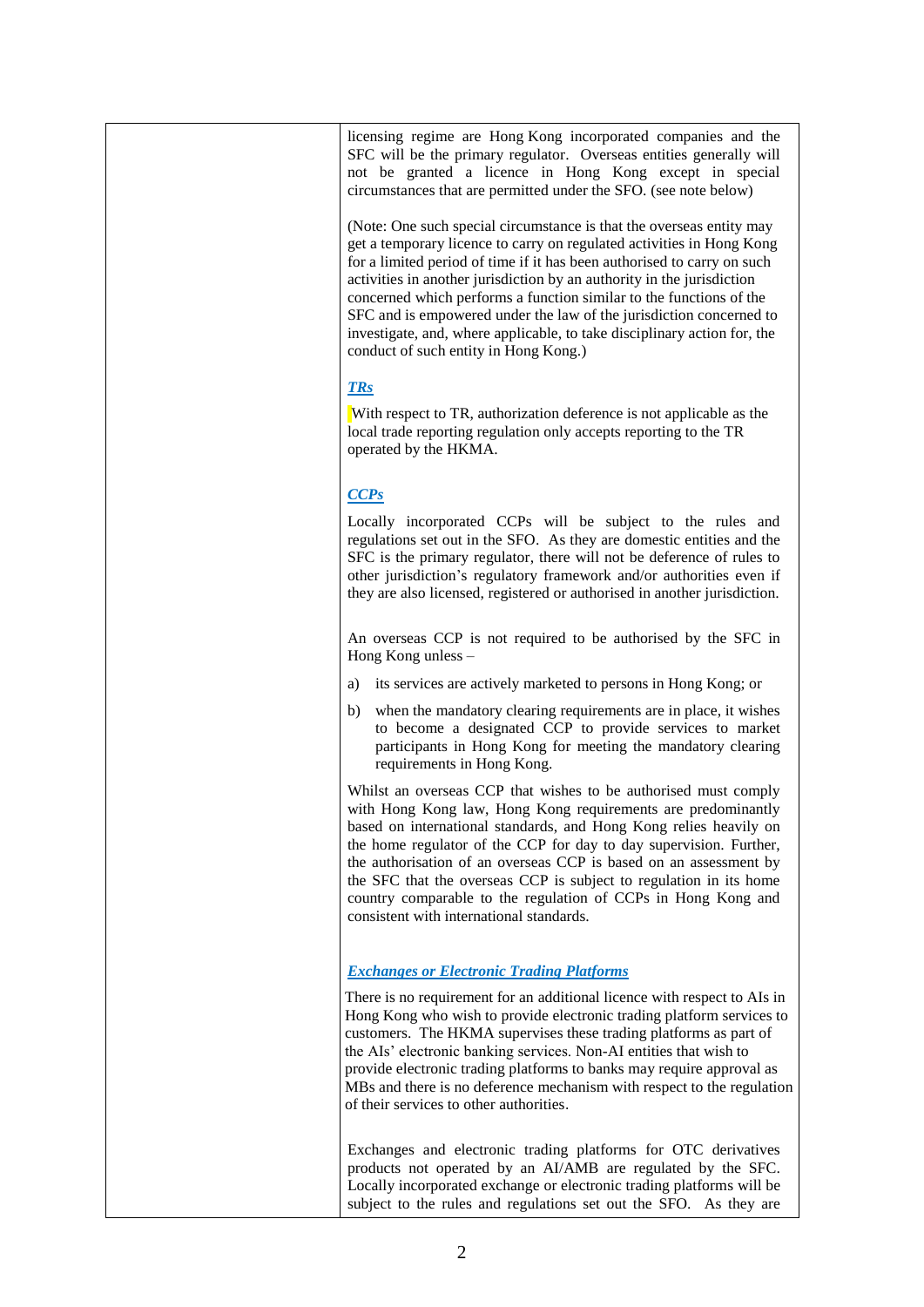|                                                                                                                                    | domestic entities and the SFC is the primary regulator, there will not<br>be deference of rules to other jurisdiction's regulatory framework<br>and/or authorities even if they are also licensed, registered or<br>authorised in another jurisdiction.                                                                                                                                                                                                                                                                                                                                                                         |
|------------------------------------------------------------------------------------------------------------------------------------|---------------------------------------------------------------------------------------------------------------------------------------------------------------------------------------------------------------------------------------------------------------------------------------------------------------------------------------------------------------------------------------------------------------------------------------------------------------------------------------------------------------------------------------------------------------------------------------------------------------------------------|
|                                                                                                                                    | An overseas exchange or overseas electronic trading platform is not<br>required to be authorised by the SFC in Hong Kong unless -                                                                                                                                                                                                                                                                                                                                                                                                                                                                                               |
|                                                                                                                                    | it actively markets its services to persons in Hong Kong; or<br>a)                                                                                                                                                                                                                                                                                                                                                                                                                                                                                                                                                              |
|                                                                                                                                    | when the mandatory trading requirements are in place, it wishes<br>b)<br>to be a designated trading platform to provide services to meet<br>the mandatory trading requirements in Hong Kong.                                                                                                                                                                                                                                                                                                                                                                                                                                    |
|                                                                                                                                    | Whilst an overseas exchange or electronic trading platform that<br>wishes to be authorised must comply with Hong Kong law, Hong<br>Kong requirements are predominantly based on international<br>standards, and Hong Kong relies heavily on the home regulator of the<br>exchange or overseas electronic trading platform for day to day<br>supervision. Further, the authorisation is based on an assessment by<br>the SFC that the exchange or overseas electronic trading platform is<br>subject to regulation in its home country comparable to the regulation<br>in Hong Kong and consistent with international standards. |
|                                                                                                                                    | <b>OTC Derivatives Market Participants</b>                                                                                                                                                                                                                                                                                                                                                                                                                                                                                                                                                                                      |
| A.2 Please provide a brief<br>description of the standards that                                                                    | AIs and AMBs: Please see answer to A.1.                                                                                                                                                                                                                                                                                                                                                                                                                                                                                                                                                                                         |
| need to be met in coming to a                                                                                                      | LCs: Please see answer to A.1                                                                                                                                                                                                                                                                                                                                                                                                                                                                                                                                                                                                   |
| decision as to whether to<br>exercise any such deference, and                                                                      |                                                                                                                                                                                                                                                                                                                                                                                                                                                                                                                                                                                                                                 |
| the criteria/inputs used in                                                                                                        |                                                                                                                                                                                                                                                                                                                                                                                                                                                                                                                                                                                                                                 |
| assessing whether these                                                                                                            | <b>TRs</b>                                                                                                                                                                                                                                                                                                                                                                                                                                                                                                                                                                                                                      |
| standards have been met (e.g.<br>whether "similar outcomes" is<br>the standard used; whether an<br>analysis of enforcement regimes | As the reporting requirements impose the reporting to be made to the<br>TR operated by the HKMA only, deference determination is not<br>relevant.                                                                                                                                                                                                                                                                                                                                                                                                                                                                               |
| or authority is included as part<br>of the assessment; whether                                                                     | CCPs                                                                                                                                                                                                                                                                                                                                                                                                                                                                                                                                                                                                                            |
| reference is made to<br>implementation of international<br>standards; etc.).                                                       | The SFC has adopted the "Principles for financial market<br>infrastructures" ("PFMIs") issued by the IOSCO in April 2012 as<br>benchmarks against which to assess clearing houses in the course of<br>carrying out its function to supervise, monitor and regulate clearing<br>houses.                                                                                                                                                                                                                                                                                                                                          |
|                                                                                                                                    | For overseas CCPs, Hong Kong relies heavily on the home regulator<br>of the CCP for day to day supervision.<br>As Hong Kong's<br>requirements are predominantly based on international standards, for<br>purposes of assessing whether the standards that an overseas CCP is<br>subject to is comparable to that of a Hong Kong CCP, the SFC<br>intends to adopt a "similar" regulatory outcome approach in the<br>assessment, including consideration of the following -                                                                                                                                                       |
|                                                                                                                                    | effective monitoring and supervision of the overseas CCPs,<br>÷,                                                                                                                                                                                                                                                                                                                                                                                                                                                                                                                                                                |
|                                                                                                                                    | effective and comparable enforcement regime and authority,<br>and                                                                                                                                                                                                                                                                                                                                                                                                                                                                                                                                                               |
|                                                                                                                                    | expectation that the home regulators of the overseas CCPs have<br>also implemented the international standards.                                                                                                                                                                                                                                                                                                                                                                                                                                                                                                                 |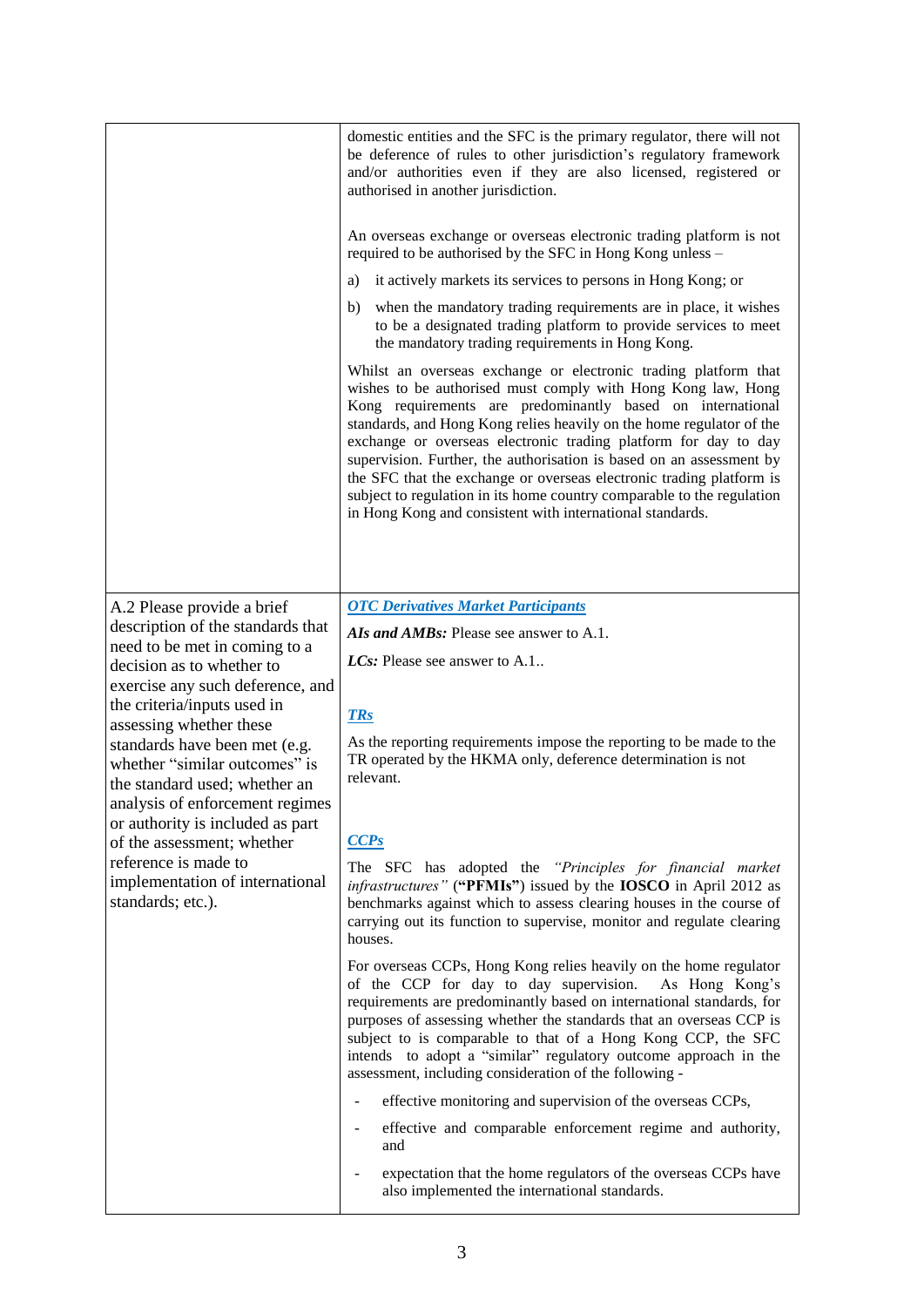|                                                                                                                                                                                                                                                                                                                                                                                                                                                                                                                                                                                                               | <b>Exchanges or Electronic Trading Platforms</b><br>As Hong Kong's requirements are predominantly based on<br>international standards, for purposes of assessing comparability, the<br>SFC intends to adopt a "similar" regulatory outcome approach, and<br>will also look at the following key considerations<br>effective monitoring and supervision of the exchange or<br>overseas trading platforms, and<br>effective and comparable enforcement regime and authority.                                                                                                                                                                                                                                                                                                                                                                                                                                                                                                                                                                                                                                                                                                                                                                                                                                                                                                                                                                                                                                                                                              |
|---------------------------------------------------------------------------------------------------------------------------------------------------------------------------------------------------------------------------------------------------------------------------------------------------------------------------------------------------------------------------------------------------------------------------------------------------------------------------------------------------------------------------------------------------------------------------------------------------------------|-------------------------------------------------------------------------------------------------------------------------------------------------------------------------------------------------------------------------------------------------------------------------------------------------------------------------------------------------------------------------------------------------------------------------------------------------------------------------------------------------------------------------------------------------------------------------------------------------------------------------------------------------------------------------------------------------------------------------------------------------------------------------------------------------------------------------------------------------------------------------------------------------------------------------------------------------------------------------------------------------------------------------------------------------------------------------------------------------------------------------------------------------------------------------------------------------------------------------------------------------------------------------------------------------------------------------------------------------------------------------------------------------------------------------------------------------------------------------------------------------------------------------------------------------------------------------|
| A.3 Please provide a brief<br>description of the process by<br>which a decision to defer to<br>another jurisdiction is taken,<br>including any action that needs<br>to be initiated to begin the<br>process (e.g. an application from<br>a jurisdiction or an entity), the<br>general time frame for coming<br>to a decision, any processes in<br>place for reviewing a decision,<br>and whether any other<br>agreements or conditions need to<br>be met in order for an<br>affirmative decision to be taken<br>(e.g. confidentiality agreements,<br>supervisory cooperation, or<br>reciprocal arrangements). | <b>OTC Derivatives Market Participants</b><br>Please refer to A.1.<br><b>TRs</b><br>Please refer to A.1.<br>CCPs<br>In general, there is not a process to determine equivalence of<br>standards for deference of regulation on a jurisdiction level. The<br>assessment on whether an overseas CCP is subject to comparable<br>standards and supervision as local CCPs is normally triggered by an<br>application for authorisation made by the CCP to the SFC. As set out<br>above, SFC intends to use PFMI as a guiding principle.<br>Further, SFC will normally wish to see a Memorandum of<br>Understanding (MOU) or other information sharing and co-operation<br>arrangement has been entered into between the SFC and the home<br>regulator of the overseas CCP before the authorisation is granted.<br><b>Exchanges or Electronic Trading Platforms</b><br>In general, there is not a process to determine equivalence of<br>standards on a jurisdiction level. The assessment on whether an<br>overseas exchange or electronic trading platform is subject to<br>comparable standards and supervision as local exchange or electronic<br>trading platform is normally triggered by an application for<br>authorisation made by the overseas exchange or trading platform to<br>the SFC.<br>The SFC will normally wish to see a MoU or other information<br>sharing and co-operation arrangement has been entered into between<br>the SFC and the home regulator of the overseas exchange or<br>electronic trading platform before the authorisation is granted. |
| A.4 Please provide copies of, or<br>weblinks to, any documentation<br>or forms that have been<br>developed for sharing with<br>jurisdictions or entities as part of<br>the comparability or equivalence<br>assessment.                                                                                                                                                                                                                                                                                                                                                                                        | Since we are still in the process of finalising our rules, there are<br>currently no documents that can be shared.                                                                                                                                                                                                                                                                                                                                                                                                                                                                                                                                                                                                                                                                                                                                                                                                                                                                                                                                                                                                                                                                                                                                                                                                                                                                                                                                                                                                                                                      |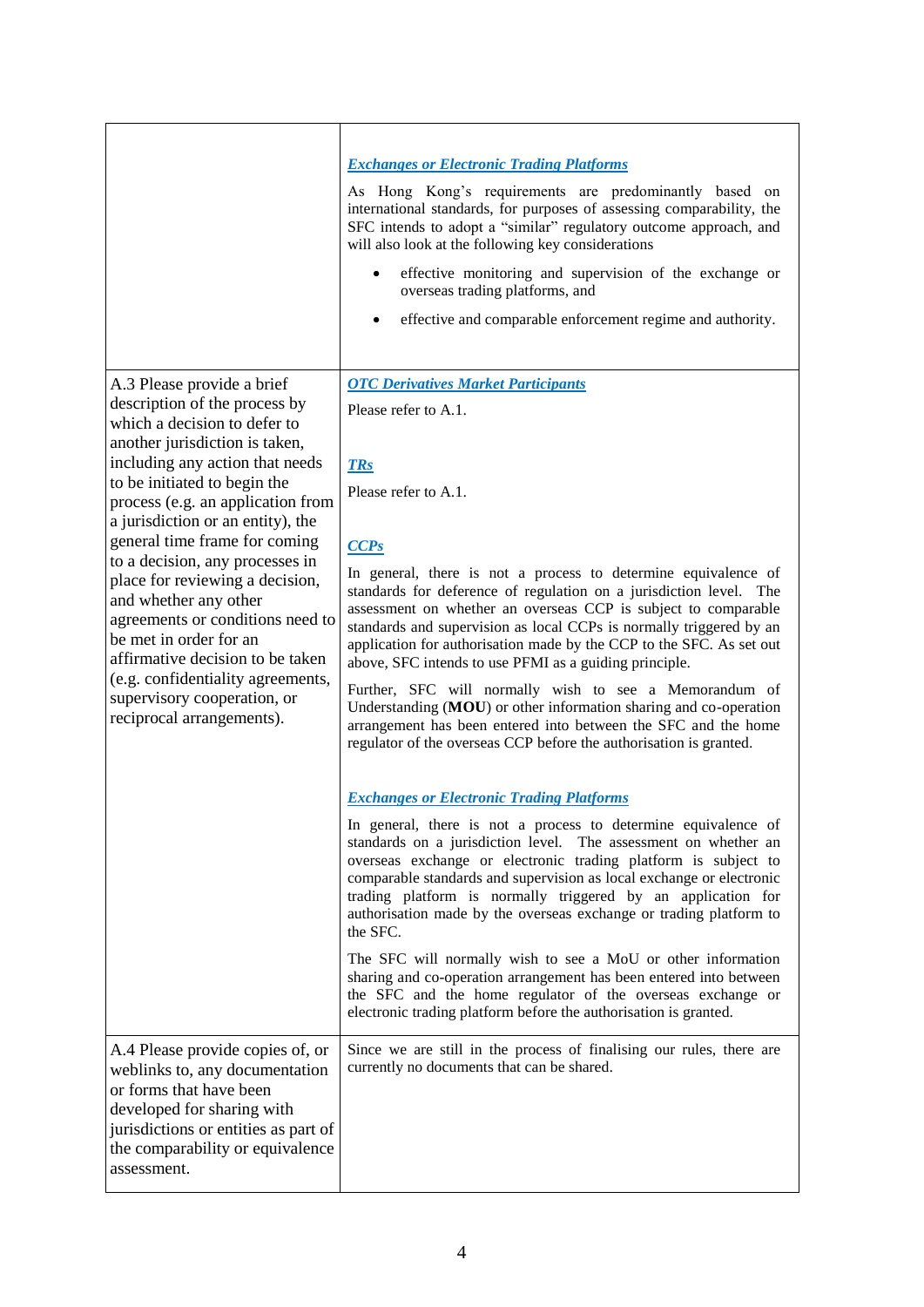| A.5 Please provide a list of<br>jurisdictions that you have<br>already determined to be<br>comparable or equivalent, if any<br>(and for what regulatory<br>purposes), and please note any<br>jurisdictions for which a<br>determination is pending. | As explained above, SFC does not have a process to determine<br>equivalence of standards on a jurisdiction level. |
|-----------------------------------------------------------------------------------------------------------------------------------------------------------------------------------------------------------------------------------------------------|-------------------------------------------------------------------------------------------------------------------|
|-----------------------------------------------------------------------------------------------------------------------------------------------------------------------------------------------------------------------------------------------------|-------------------------------------------------------------------------------------------------------------------|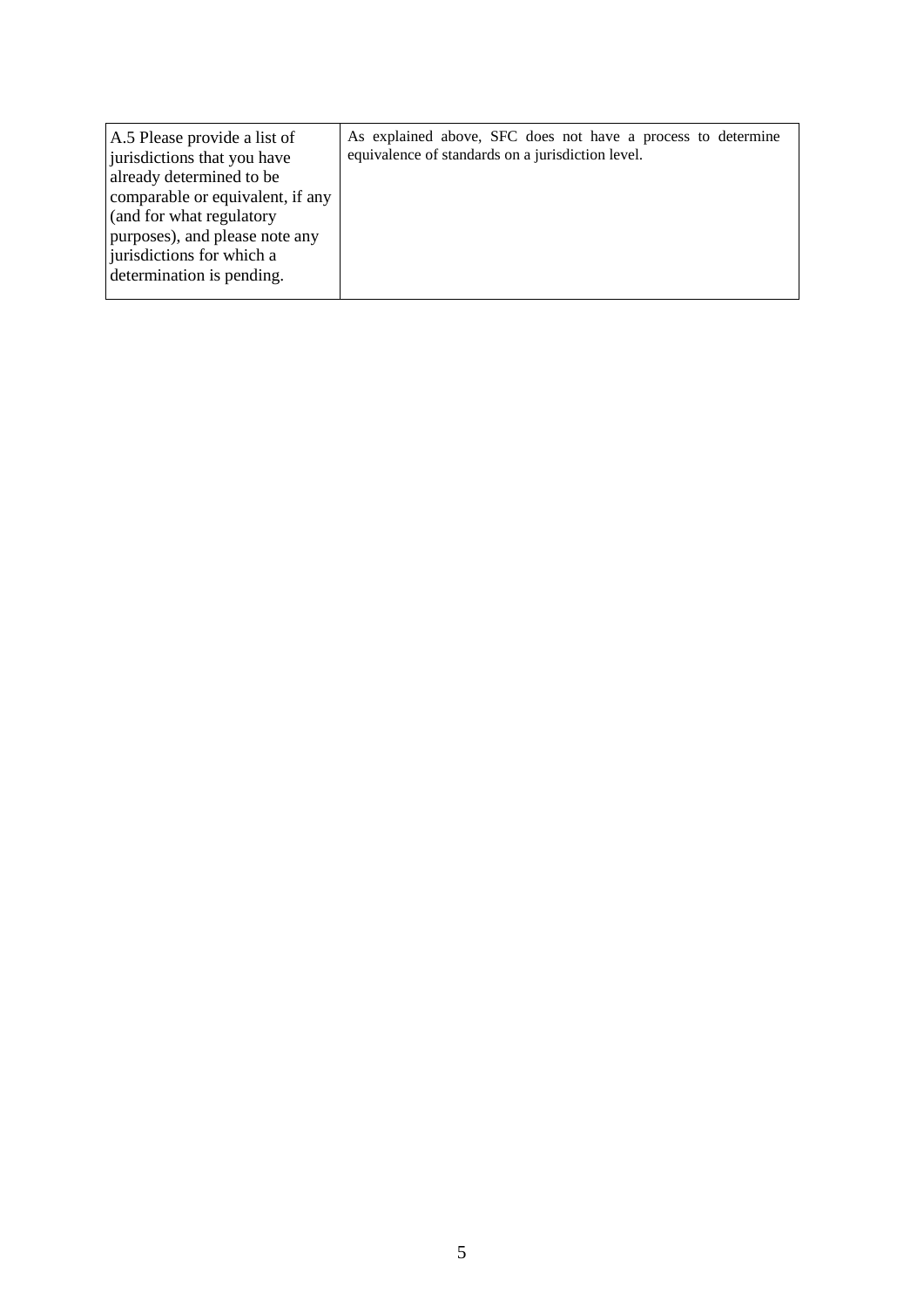**Part B:** With respect to **requirements on market participants** related to: reporting to TRs; clearing transactions through CCPs; capital, margin and/or other risk mitigation requirements; and executing transactions on exchanges or electronic platforms:

B.1 What legal capacity, if any, do authorities in your jurisdiction have to defer to another jurisdiction's regulatory framework and/or authorities? Which authorities can exercise this capacity? Please also indicate if/when 'partial' or 'conditional' deference decisions can be made. The Securities and Futures (Amendment) Ordinance 2014 (**Amendment Ordinance**) provides for the framework for reporting, clearing and trading of OTC derivative transactions. The requirements on reporting, clearing and trading are imposed on prescribed persons. Prescribed persons are AIs, AMBs, LCs, and such persons as prescribed under the respective reporting rules/clearing rules/trading rules (as appropriate) as being subject to those obligations. *Requirement to report to TRs* The Amendment Ordinance provides that a Prescribed person must report those OTC derivative transactions as specified in the rules to the TR operated by the HKMA. There is no mechanism for deference in this regard, although the rules allow reporting can be made by an agent, such as a global TR, to the HKMA. *Requirements to clear transactions through CCPs* The Amendment Ordinance provides that a Prescribed person must clear certain OTC derivative transactions with a designated CCP, and in accordance with the clearing rules. The Amendment Ordinance provides for a rule making power to prescribe circumstances in which the requirement to clear with a designated CCP is taken to have been complied with. In this regard, the clearing rules will be developed at a later stage with a view to avoiding any conflicts or duplication for cross-border transactions. Consideration will be given to including transactions cleared at CCP supervised by a competent overseas authority as one of the prescribed circumstances where our clearing obligation may be taken to have been complied with. In the meantime, we will closely monitor international development before finalising our cross border proposals on clearing.

### *Requirements to execute transactions on exchanges or electronic platforms*

The Amendment Ordinance provides that a Prescribed person must execute certain OTC derivative transactions only on a designated trading platform, and in accordance with the trading rules. The Amendment Ordinance provides for a rule making power to prescribe circumstances in which the requirement to trade only on a designated trading platform is taken to have been complied with.

In this regard, we will carefully study our local market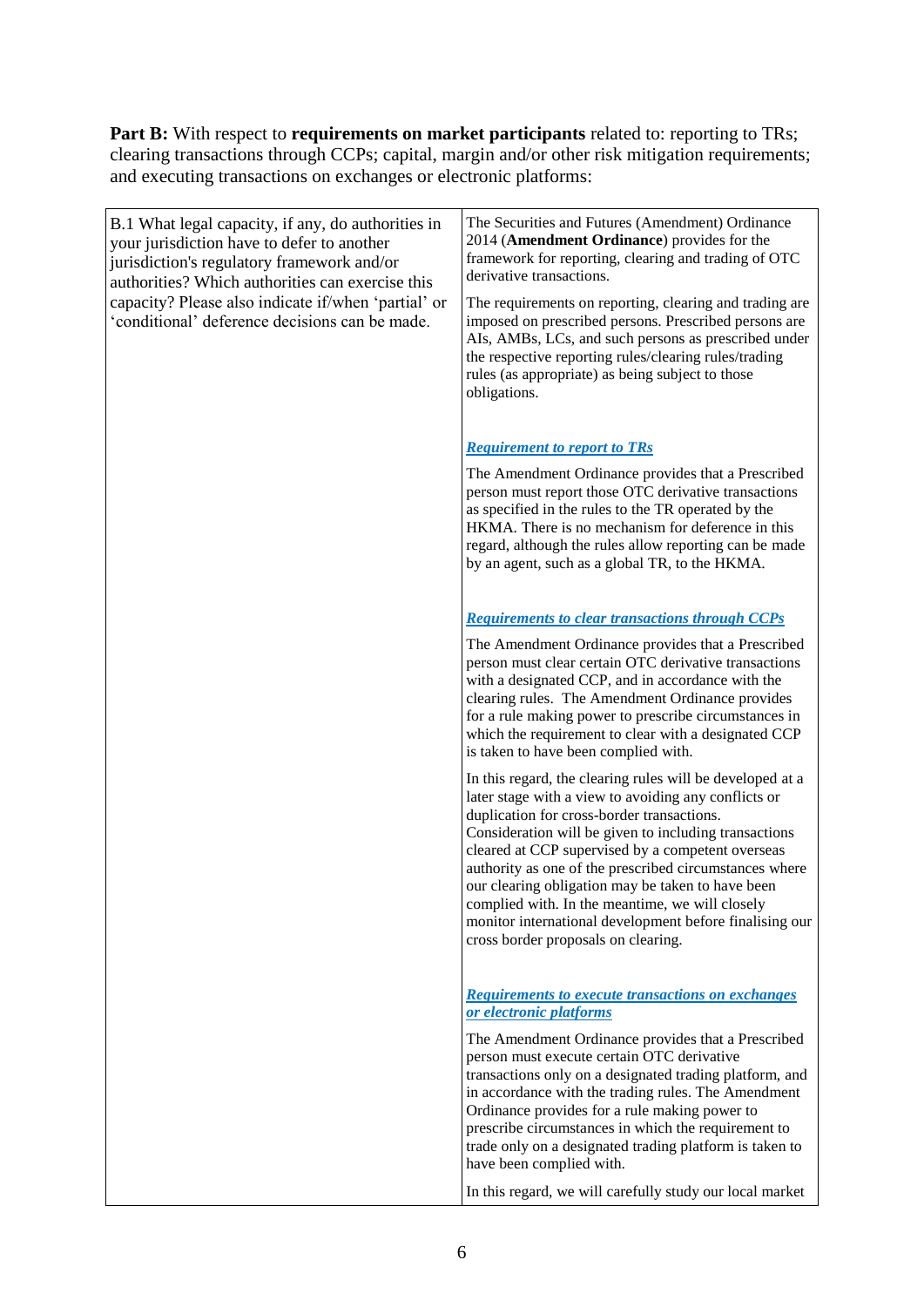|                                                                                                                                                                                                                                                                                                                                                                                                                                                                                                   | in order to determine how best to implement the trading<br>obligation. Consideration will be given to including<br>transactions traded on a trading platform supervised by<br>a competent overseas authority as one of the prescribed<br>circumstances where our trading obligation may be<br>taken to have been complied with. In the meantime, we<br>will closely monitor international development before<br>finalising our cross border proposals on trading<br>obligation.                                                                                                                                                                                                                                                            |
|---------------------------------------------------------------------------------------------------------------------------------------------------------------------------------------------------------------------------------------------------------------------------------------------------------------------------------------------------------------------------------------------------------------------------------------------------------------------------------------------------|--------------------------------------------------------------------------------------------------------------------------------------------------------------------------------------------------------------------------------------------------------------------------------------------------------------------------------------------------------------------------------------------------------------------------------------------------------------------------------------------------------------------------------------------------------------------------------------------------------------------------------------------------------------------------------------------------------------------------------------------|
|                                                                                                                                                                                                                                                                                                                                                                                                                                                                                                   | Capital, margin and/or other risk mitigation<br>requirements for non-centrally cleared derivatives<br>For locally incorporated AIs, capital requirements<br>consistent with the Basel III framework are set out in<br>the Banking (Capital) Rules. Overseas incorporated<br>AIs will be subject to the capital requirements under<br>their home jurisdiction. A framework to defer to the<br>capital requirements of another jurisdiction is not<br>applicable.                                                                                                                                                                                                                                                                            |
|                                                                                                                                                                                                                                                                                                                                                                                                                                                                                                   | Margin and other risk mitigation requirements for non-<br>centrally cleared derivatives are being developed, Hong<br>Kong intends to update the relevant prudential regimes<br>for respective derivatives market participants to align<br>with the international standards recommended by the<br><b>BCBS-IOSCO Working Group on Margining</b><br>Requirements and the IOSCO Working Group on Risk<br>Mitigation Standards where appropriate. We will also<br>closely monitor international developments in the<br>implementation of those standards before finalising our<br>policy proposals for the treatment of cross-border<br>derivatives transactions.                                                                               |
| B.2 Please provide a brief description of the<br>standards that need to be met in coming to a<br>decision as to whether to exercise any such<br>deference, and the criteria/inputs used in assessing<br>whether these standards have been met (e.g.<br>whether "similar outcomes" is the standard used;<br>whether an analysis of enforcement regimes or<br>authority is included as part of the assessment;<br>whether reference is made to implementation of<br>international standards; etc.). | Whilst we have not yet finalised our decision on<br>deference in respect of cross-border derivatives<br>transactions, Hong Kong would intend to adopt a<br>"similar" regulatory outcome approach where<br>appropriate as recommended by the international<br>standards, and the deference framework would likely<br>take into account the following factors:<br>the quality of the relevant regulatory and<br>enforcement regimes for derivatives market<br>participants, and<br>the equivalence and comparability of the relevant<br>rules or requirements (including whether the<br>home/host regulators have put in place a regulatory<br>regime for non-centrally cleared derivatives<br>consistent with the international standards). |
| B.3 Please provide a brief description of the<br>process by which a decision to defer to another<br>jurisdiction is taken, including any action that<br>needs to be initiated to begin the process (e.g. an<br>application from a jurisdiction or an entity), the<br>general time frame for coming to a decision, any                                                                                                                                                                             | We have not yet determined a process for deference in<br>respect of cross-border derivatives transactions. We<br>will closely monitor the development of such process<br>by other jurisdictions when considering an appropriate<br>deference process for Hong Kong.                                                                                                                                                                                                                                                                                                                                                                                                                                                                        |